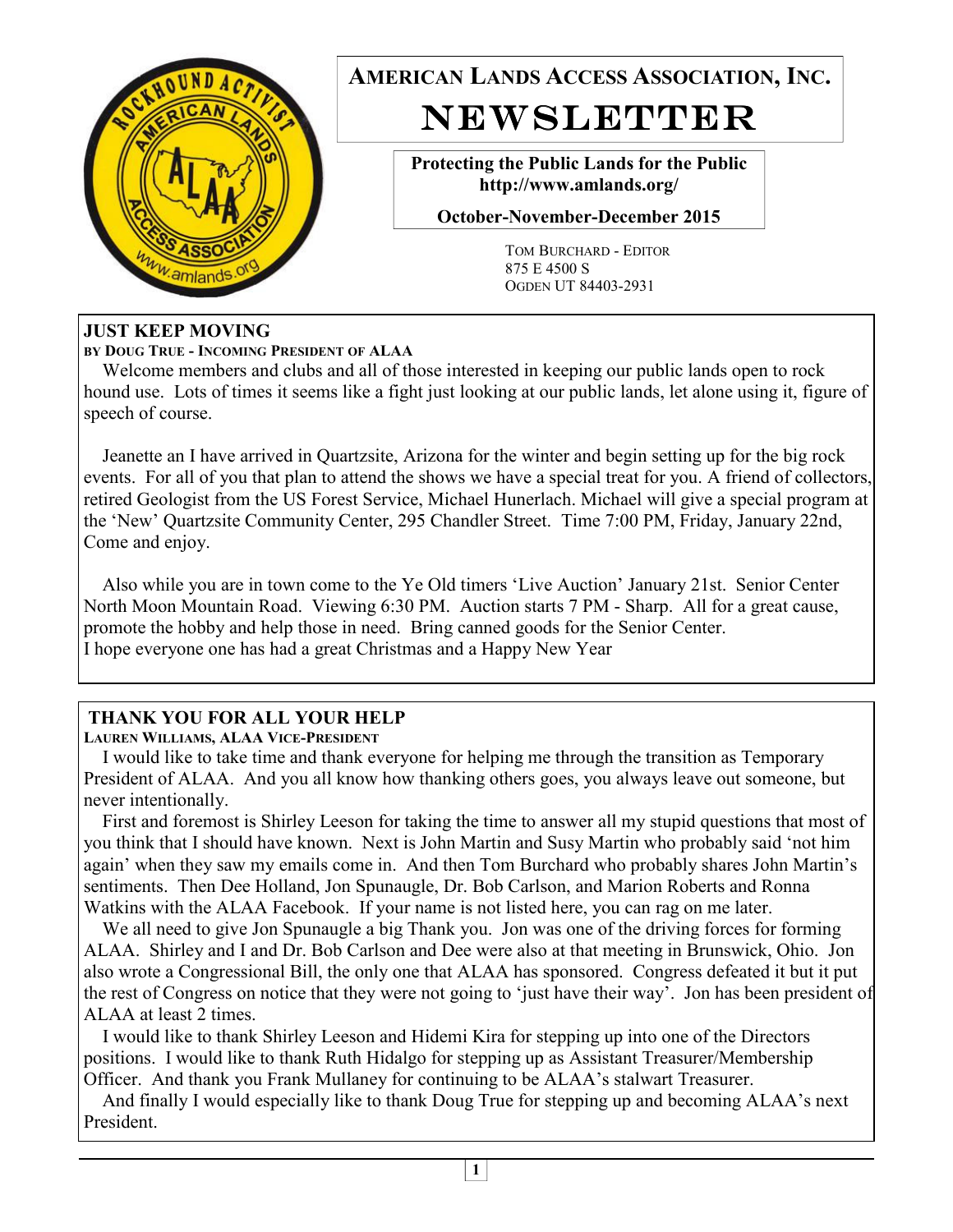#### **TABLE OF CONTENTS**

## **MEMBERSHIP - REMINDER**

**BY - RUTH HIDALGO - MEMBERSHIP CHAIR**

Membership Dues are **DUE** January  $1^{st}$  ( $1/1/16$ ) and are **DELINQUENT** February  $15^{th}$ , 2016 (2/15/16). To renew your membership, simply complete the Membership Application (attached to this newsletter for your convenience) and send in your payment.

 Your continued support is most appreciated. Please see the American Lands Access website, **amlands.org** for information on how your nominal membership fees are being put to good use.

 Membership Applications can also be found at **http://www.amlands.org/media/ bf2baf1f8f42e45fffff83abffffe904.pdf**

Thank You!

EDITOR'S NOTE: THE 'MAILING LABELS' ON THE HARD COPY OF THE NEWSLETTER HAVE A DATE CODE IN UPPER LEFT HAND CORNER OF THE LABEL THAT TELLS YOU THE LAST YEAR YOUR DUES ARE PAID UP TO. THOSE WHO HAVE ALREADY PAID THEIR DUES WILL HAVE A DATE CODE OF 2016 (OR LATER) AND THOSE WHOS DUES-ARE-DUE WILL HAVE A DATE CODE OF 2015. IF THOSE WHO HAVE "2015" DO NOT PAY THEIR DUES BY 2/15/16, THIS IS YOUR LAST NEWSLETTER UNTIL YOUR DUES ARE PAID. I DON'T KNOW HOW OUR WEB MASTER PLANS TO LET THE ELECTRONIC *RECIPIENTS OF THE NEWSLETTER KNOW ABOUT THEIR DUES SITUATION.* 

### **WE SPOKE UP AND THEY LISTENED!**

**BY - RUTH HIDALGO - MEMBERSHIP CHAIR**

 Living Southern California and having collected at most of the areas still accessible in the old "Gem Trails of Southern California Guide", I was aghast when I took a look at the maps posted for a massive plan (DRECP) to designate where to focus solar and wind in Southern California. They wanted to put a solar or wind farm directly on top of two longtime favorite and beloved collecting areas, Gem Hill and Brown Butte. I immediately went to work telling everyone I could we had to do something. Fortunately ALAA invited me to attend a workshop on the DRECP where I learned how to make a comment on the DRECP. It wasn't nearly as hard as I had anticipated. I showed my friends and **Continued on Page 3** 

> ROX VOBISCUM **NEWSLETTER DEADLINE**  Articles for the **NEWSLETTER** are **DUE** to the Editor by the **1 st of The Month - PRIOR - to the Month of Publication! Editor - Tom Burchard -** *editor@amlands.org*  **801-791-2828 - or -** *Roxhund@aol.com*

*Permission to Reprint All or Any Part of this Newsletter is Hereby Granted, Provided, Credits and Citations are Maintained.*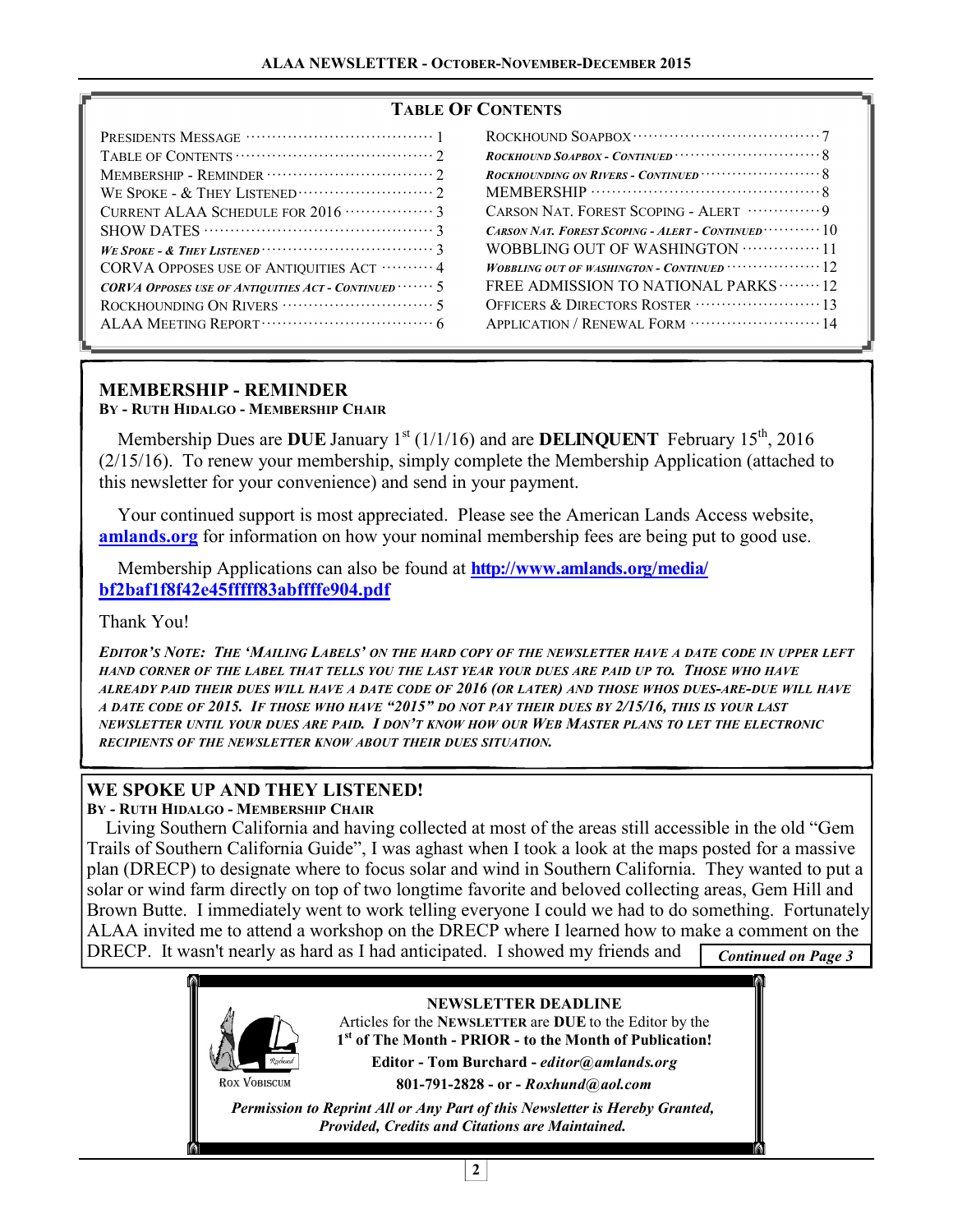# **PROPOSED ALAA SCHEDULE for 2016**

## **ALAA at QUARTZSITE**

Quartzsite, Arizona, Board Meeting, Friday, January 22nd, 10 AM (SMT).

Quartzsite, Arizona, Public Informational Meeting, Friday, January 22nd, 7 PM (SMT) at the 'New' Quartzsite Community Center, 295 Chandler Street.

**Speaker: Michael Hunerlach, U.S. Forest Service-Retired, Mining Geologist and Mineral Specialist, Pacific Southwest and Regional Liaison for USFS**

Quartzsite, Arizona, **FOURTH ANNUAL BLM CLEAN UP**, Sunday, January 24th, 10 AM to 12 Noon, at the DOME ROCK exit west of Quartzsite. All Rockhounds and Concerned Citizens are welcome to participate. See You There!

#### **SHOW DATES FOR GEM AND MINERAL SHOWS SPONSORED BY MEMBER CLUBS AND SOCIETIES OF ALAA, INC.**

### **YOUR ALAA AFFILIATED CLUB COULD HAVE ITS SHOW LISTED HERE. Send suggestions or problems to webmaster**

Show Dates for Gem and Mineral Shows Sponsored by Member Clubs and Societies of the American Lands Access Association, Inc. For inclusion in the list send your show information to: **showdates@amlands.org**

February 12-13 Oregon Agate & Mineral Society Oregon Museum of Science & Industry, 1945 SE Water Avenue, Portland, OR Contact: Ginny Deppa **ginnydeppa@gmail.com**

February 25-27 Rock Rollers Club of Spokane, Washington Spokane County Fair & Expo Center Bldg. 1, N 604 Havana at Broadway, Spokane, WA Contact: Vonnie Dillon **showchair@rockrollers.org** 

March 5 - 6 Monrovia Rockhounds L.A. Arboretum - Ayers Hall, 301 No. Baldwin Ave Arcadia, CA Contact: Jo Anna Ritchey **joannaritchey@gmail.com**

March 12 - 13 Salinas Valley Rock & Gem Club Spreckels Vets Hall, 5th & Llano St Spreckels, CA Contact: Karin Salomon **kebakes23@yahoo.com**

*"We Spoke" - Continued from Page 2* 

fellow Rockhounds it wasn't so hard and they too sent in comments. I am so very excited to find the focus areas on Brown Butte, aka

Lonely Butte and around Gem Hill have been removed, as we requested, in the final draft of the DRECP! Now these were just two of the many collecting areas affected in many different ways under the DRECP. Again ALAA was to the rescue with a complete analysis of the 12,000 page DRECP plan as it pertained to Rockhounding which was done by Randy Banis. Many Rockhounds also made comments based on that analysis. As of the writing of this document, I have not yet to be able to check each of the other points made in those comments, but I am optimistic.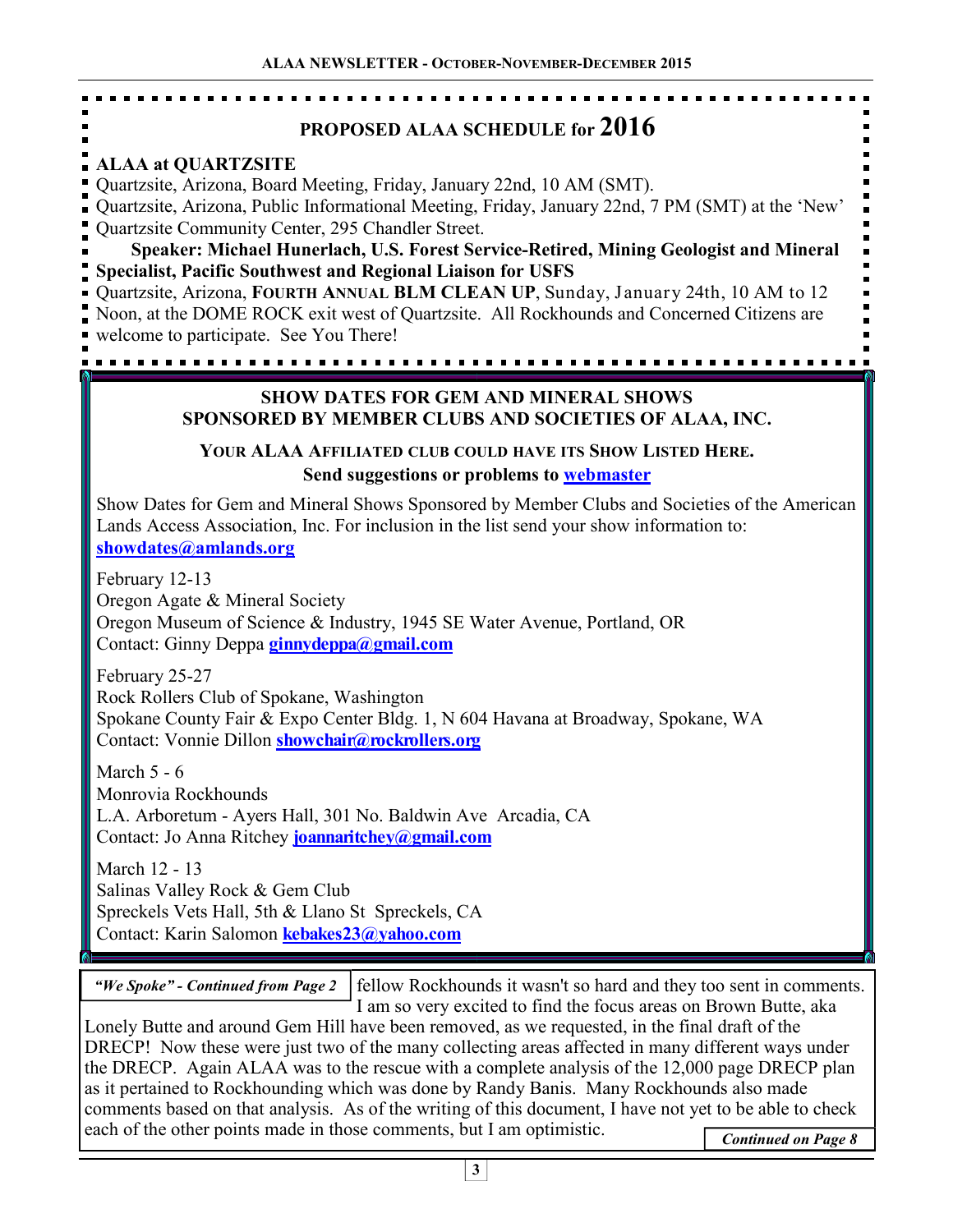## **ACTION ALERT**

### **CORVA OPPOSES USE OF ANTIQUITIES ACT TO CREATE NATIONAL MONUMENTS**  October 23, 2015 2:55 PM | CORVA (Administrator)

 Ever since the California Desert Protection Act in 1994, which closed thousands of miles of OHV roads and trails, OHV leaders have urged California's senators and representatives to protect our remaining OHV opportunities in the desert.

 It took 21 years, but now we have our bills: H.R. 3668 and S. 414. Both bills will protect five BLM OHV Open Areas, as many as 1,750 miles of routes, and OHV, Rockhounding and hunting on 1.6 million acres of the California desert. Also, both bills have a path to expand OHV areas to make up for the lost OHV acreage in Johnson Valley.

 CORVA joined other OHV organizations such as the American Motorcyclists Association, the Blue Ribbon Coalition, the Off Road Business Association and several Friends groups in crafting and introducing these bills. Now we are working hard together to move both bills through Congress before President Obama designates much of these lands a National Monument by proclamation.

 OHV leaders also worked hard on the draft Desert Renewable Energy Conservation Plan (DRECP). Unfortunately, despite early assurances to the contrary, the DRECP proposes to further reduce our OHV acreage and decimate the OHV route system on 6 million acres in the desert.

 Now facing a probable National Monument proclamation of up to 2 million acres that is unfriendly to roads, OHV, Rockhounding and hunting, and an inevitable DRECP that is hostile to OHV, the passage if both H.R. 3668 and S. 414 is urgently necessary to ensure a future for OHV in the California desert.

 Sadly, the largest national environmental organizations do not support H.R. 3668 and S. 414 because of the strong protections for OHV. They are actively working against passage of our bills and are leading the charge for a presidential proclamation.

 Please support our bills, H.R. 3668 and S. 414, and help CORVA to protect OHV-based recreation from the threats of renewable energy development and environmental extremism.

For information on how you can help, visit: **https://www.corva.org/email** Î

### **ACTION ALERT**

 The White House is seriously considering designating three new National Monuments in the California Desert potentially totaling over one million acres. On Tuesday, October 13, 2015, Senator Feinstein will be hosting a public meeting with administration officials in attendance to discuss these potential designations under the Antiquities Act. Such a proclamation is unlikely to protect our OHV roads and trails and could prohibit rock collecting and hunting altogether.

 Fortunately, Senator Dianne Feinstein and Representative Paul Cook have each introduced bills that would protect these lands while specifically allowing continued recreational use for OHV'ers, Rockhounds and hunters. Sen. Feinstein's California Desert Conservation and Recreation Act, S.414, and Rep. Cook's California Minerals, Off-Road Recreation, and Conservation Act, H.R.3668, would not only protect OHV-based recreation in these proposed National Monument lands, but would also protect and expand up to 360,000 acres specifically for OHV recreation areas.

We need you to write IMMEDIATELY to:

1) President Obama - respectfully request that he suspend the Antiquity Act process and support a legislative solution to protecting these lands.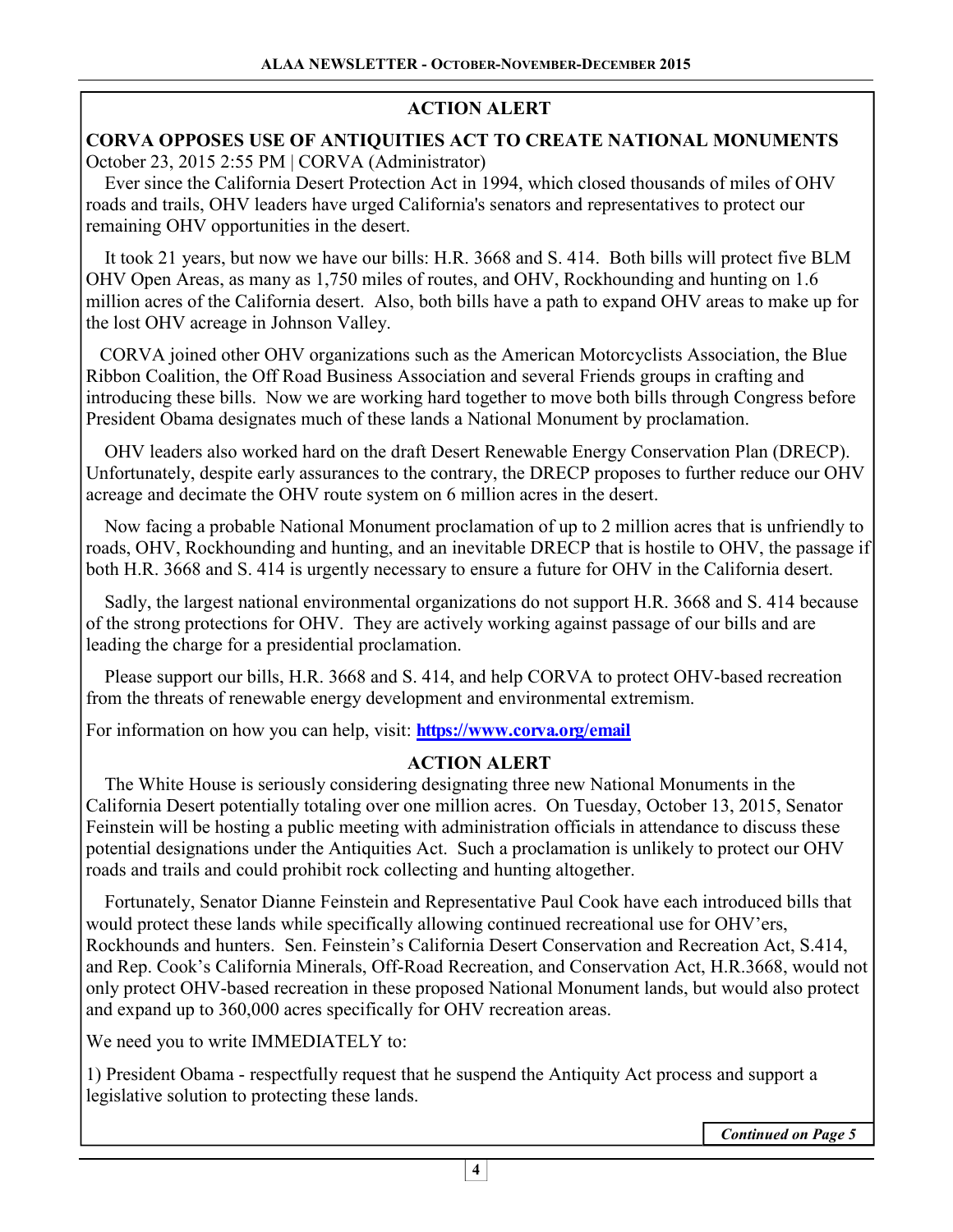#### *"Opposition of Antiquities Act" - Continued from Page 4*

2) Senator Lisa Murkowski (R - AK), Senate Committee on Energy & Natural Resources Chairman respectfully request that she support the balanced approach of Sen. Feinstein's S.414 to permanently protect OHV recreation on millions of acres in the California desert.

3) Your U.S. Representative - respectfully request that they support Rep. Cook's H.R.3668 for its important and balanced protections for OHV recreation in the California desert.

 PLEASE, DON'T WAIT! The timing is now perfect for you to get involved and help protect OHV recreation, including access to rockhounding and hunting, in the California desert.

**http://www.corva.org/CORVA-Opposes-use-of-Antiquities-Act-to-create-national-Monuments/3597679**

**http://www.corva.org/email**

Thank You

## **ROCKHOUNDING ON RIVERS**

**BY SHARON MARBURGER**

**AS PUBLISHED IN THE MWF NEWS, DECEMBER 2015 (I wrote this article in November for my club newsletter. Although the incident occurred in Nebraska, it can happen in any of our United States.)** 

 On a recent field trip, one of our members, Wooly, learned of an incident involving two gentlemen who were rock collecting on one of Nebraska's rivers. A big thank you to Wooly for doing the preliminary research and bringing this issue to our attention!

 A landowner, who had recently encountered some less-than-polite "trespassers" partying on the river bordering his property, called the local constabulary to arrest the two rockhounds. Although the men were polite and non-disruptive, the landowner chose to make an example of them. His claim was that they were trespassing.

According to the Nebraska Game & Parks Commission:

 Only the water belongs to the state of Nebraska. The riverbeds and all adjacent lands are the property of the landowner through which the water flows. Appreciate the fact that you have the privilege of using the waterway. Respect the landowner and their property. Nebraska statutes give you the permission to portage around fences and other obstructions; however, you are responsible for any damage to the property. You must have landowner's permission to picnic or camp.

 However, the U.S. Supreme Court has repeatedly ruled that "rivers that are navigable in fact are navigable in law." If a river is physically navigable, it is legally navigable. No court or agency has to designate it as such.

According to the National Organization for Rivers:

 Even rivers that are physically navigable only by canoe, kayak, and raft are still legally navigable. (The courts have also ruled that commercial recreational river trips qualify as commerce.) Because they are legally navigable, such rivers are held in trust for the public by the states, for navigation, recreation, and fisheries. The land along them is public land up to the ordinary high water mark (which can be quite a distance from the water - it's the land where the vegetation and soil show the effects of water.) The public can use this land for walking, fishing, resting, camping, and other non-destructive visits.

 Public ownership of physically navigable rivers, including the land up to the ordinary high water mark, pre-dates property deeds. What the property deed says or doesn't say about the river is irrelevant.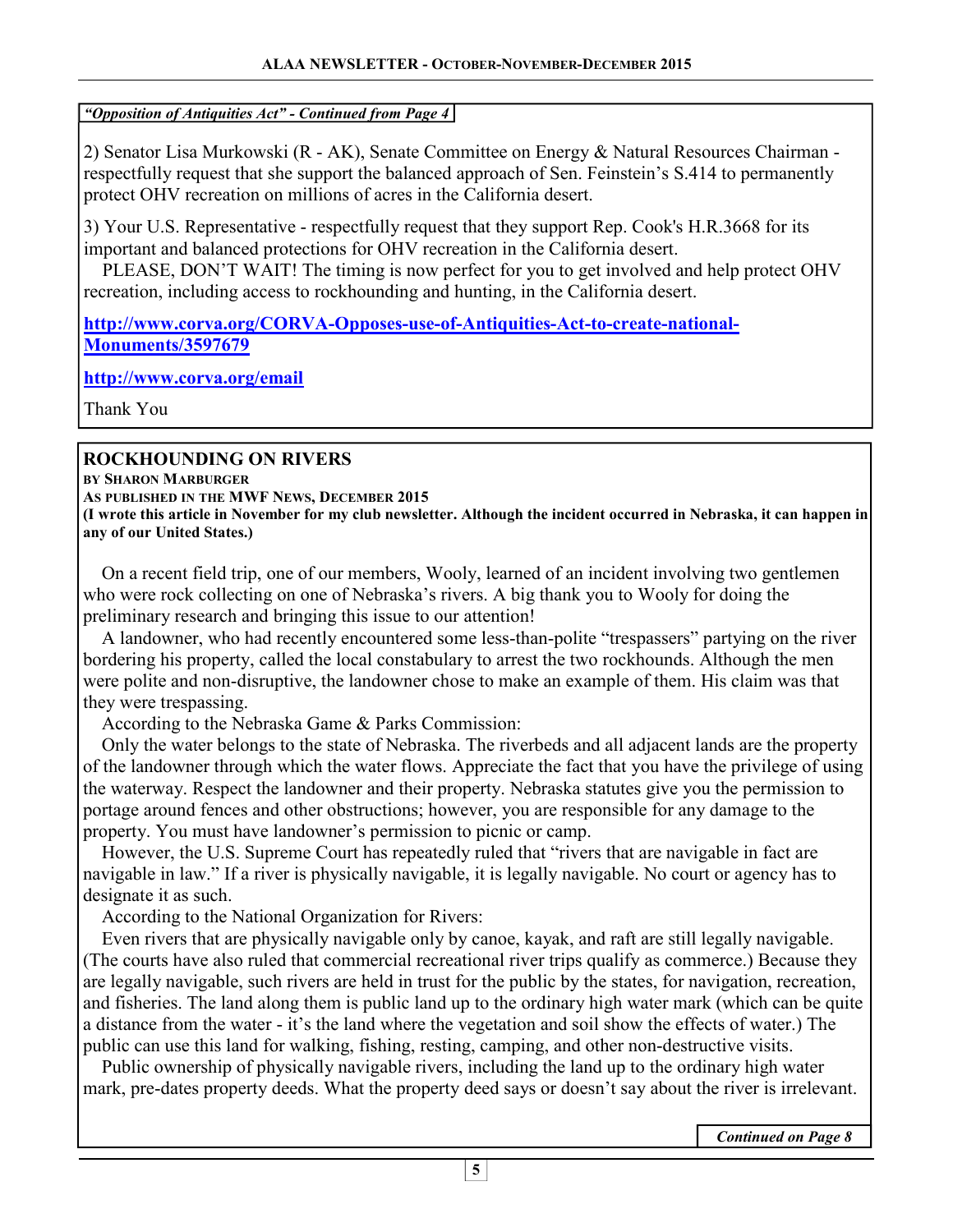### **ALAA MEETING REPORT**

#### **LAUREN WILLIAMS, ACTING PRESIDENT**

 Our meeting was scheduled for Saturday October 24, 2015 at the Double Tree Inn in Austin, this was to be the show headquarters hotel/motel. However NASCAR decided that they wanted more room at the Inn so all of the AFMS functions were quietly moved to the show site, which had plenty of room to spare.

 The resolution to change "Article IV, Section 8 - Quorum": failed. The reasoning being that as written, that only one (1) person could be a quorum and who knows what mayhem could happen with a one (1) person meeting. I am going to reintroduce this resolution for Albany next year. I want to replace the "one third 1/3 of the Board of . . ." to "4 members of the Board of . . .". My reasoning is that if I drive five days to get to Bangor, Maine and there is not 1/3 of the Board present I will be mightily upset if there is no meeting. The President, Secretary, and hopefully there should be at least 2 other Board members running around someplace at the show in order to make up a quorum. There was barely enough attendees to make up a quorum in Austin.

 The resolution to delete "Article IV, Section 9 - Manner of Acting": passed. The reason for this change is because Section 8, see above paragraph, takes care of this and says essentially the same thing.

 Doug True, from Billings, was installed as President, Ruth Hidalgo from Palmdale, CA was installed as Assistant Treasurer/Membership Officer. Shirley Leeson was installed as a Two Year Term Director, and Hedemi Kira, current NFMS President, was installed as a One Year Term. All of the rest of the Officers and Directors were re-elected. Susy McMahan was reinstated as the Nebraska State Representative. We need to find a replacement for Jon Spunaugle as a One Year Term Director. Next year's budget, 2016, was presented and approved.

 Just because we were having meetings and a show in Austin does not mean the Conservationists and the ones who want to manage their area of authority from their air condition/heated offices took that week off too. They kept doing their thing which generally means a reduction of our freedoms. And as good as Blue Ribbon Coalition is about sending out alerts for all of the 50 states, someone has to tell them what is going on. ALAA does not have the manpower or finances to staff an office, full or part time, or to dedicate a computer to watch the Federal Register full time and someone to watch that computer.

 ALAA should be driven from the bottom up. You, the members should have an ear to the ground, and be talking to everyone of your friends, this includes all of the government people, not just the fed's, and enemies about what they know is going on around them. Don't just shrug off what they say, ask questions. The Sage Grouse issue is still with us and that alone could shut down the lion's share of the West.

 And OH YES, We will need to approve the minutes from the Austin meeting. I am going to introduce an OP that says the Secretary is the 'Official Keeper' of the By-Laws and OP's and that the President will also have a copy of the By-Laws and OP's on their computer. I want it in black and white. No assuming! Do you know what problems I had getting a copy of ALAA's By-Laws and OP's and that is nothing compared with what I had getting a copy of the Scholarship's By-Laws and OP's.

 Quartzsite meeting will be January22 at 7:00 pm at the new Quartzsite Community Center. The speaker will be Michael Hunerlach, Mining Geologist and Mineral Specialist, Pacific Southwest and Regional Liaison for the USFS.

The ALAA Executive Board Meeting is still to be determined.

 Get on the notification lists, attend the meetings, make your comments, write and email and snail mail your letters! Nothing happens until someone, (you) does it! Do it!! Do it now!!!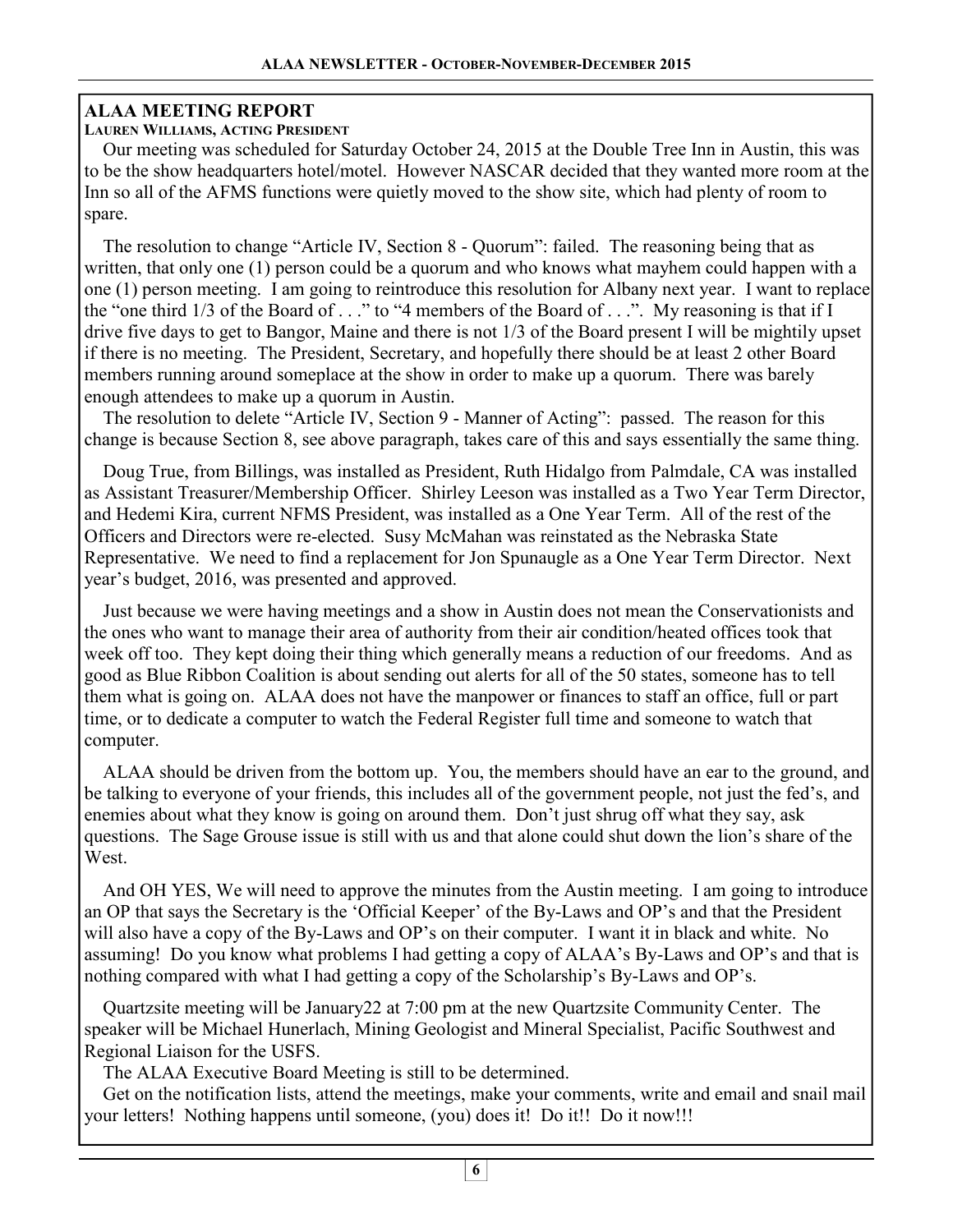#### **ROCKHOUND SOAPBOX**

#### **JOHN MARTIN - www.info@amlands.org**

 Grass Roots! Those two words are now the most important words in the Rockhound vocabulary at this point in time. Without the grass roots effort of Rockhounds, Fossil and Mineral Collectors collecting areas will soon be swallowed up in Wilderness, National Monuments, and Environmental Study Areas and maybe even by Wind and Solar generating facilities. The Rockhounding Organizations do not have the financial resources, personnel or legal representation needed to wage the struggle contrary to the groups opposing open access to public lands. These opposing groups advocate the closing of access to collecting areas whether in the US Forest System or the BLM. The only way to keep collecting areas open is with grass roots effort by all Rockhounds that may collect or have collected in these areas of concern. The voice of the Rockhound needs to be heard and as loud as possible. If our voices are not heard in the location where the Rules, Regulations and Legislation are taking place the voices will not be heard and if we are not heard we, the Amateur Collectors of rocks, minerals and fossils, will lose access now and for Future Rockhounds.

## DEFINITION OF WILDERNESS

### (From the Wilderness Act of 1964)

 *"(c) A wilderness, in contrast with those areas where man and his own works dominate the landscape,*  is hereby recognized as an area where the earth and its community of life are untrammeled by man, *where man himself is a visitor who does not remain. An area of wilderness is further defined to mean in this Act an area of undeveloped Federal land retaining its primeval character and influence, without permanent improvements or human habitation, which is protected and managed so as to preserve its natural conditions and which (1) generally appears to have been affected primarily by the forces of nature, with the imprint of man's work substantially unnoticeable; (2) has outstanding opportunities for solitude or a primitive and unconfined type of recreation; (3) has at least five thousand acres of land or is of sufficient size as to make practicable its preservation and use in an unimpaired condition; and (4) may also contain ecological, geological, or other features of scientific, educational, scenic, or historical value."* 

 USFS and BLM Public Lands which have roads (Logging, Recreational, access to collecting sites, grazing access, etc.), Mines (Active or inactive), Transmission lines, Microwave, Communication and cell phone Towers, do not meet the definition of a wilderness area as defined in the statement above. Man has left his imprint on the land and therefore it can no longer be considered as a wilderness or wilderness study area by their own definition (the full text and additional reference may be found on the ALAA Website **http://www.amlands.org/6652/index.html** near the bottom of the Active Access Issues page).

Here are some Grass Roots thoughts that may help.

 Tell all of the city and county officials how much tax money they will lose if the wilderness is created and withdrawn from the tax rolls. Remind the Forest Service and BLM that it is against the law to include roads and active mines in a wilderness area. You collect there, that makes it an active mine. Tell the Forest Service or BLM how many members are in your club and how many members from your area that uses the mine. Numbers speak so do not be afraid to mention them. Use dollars to estimate the cost lost to restaurants, gas stations, grocery stores will lose. Remind the sheriff that he is the legal law officer and that only he can arrest people. If you have the resources or funds send a fact sheet by mail to everyone in the counties where the wilderness is proposed, especially the property owners who will share their property lines with the wilderness. Send speakers to other service clubs and present your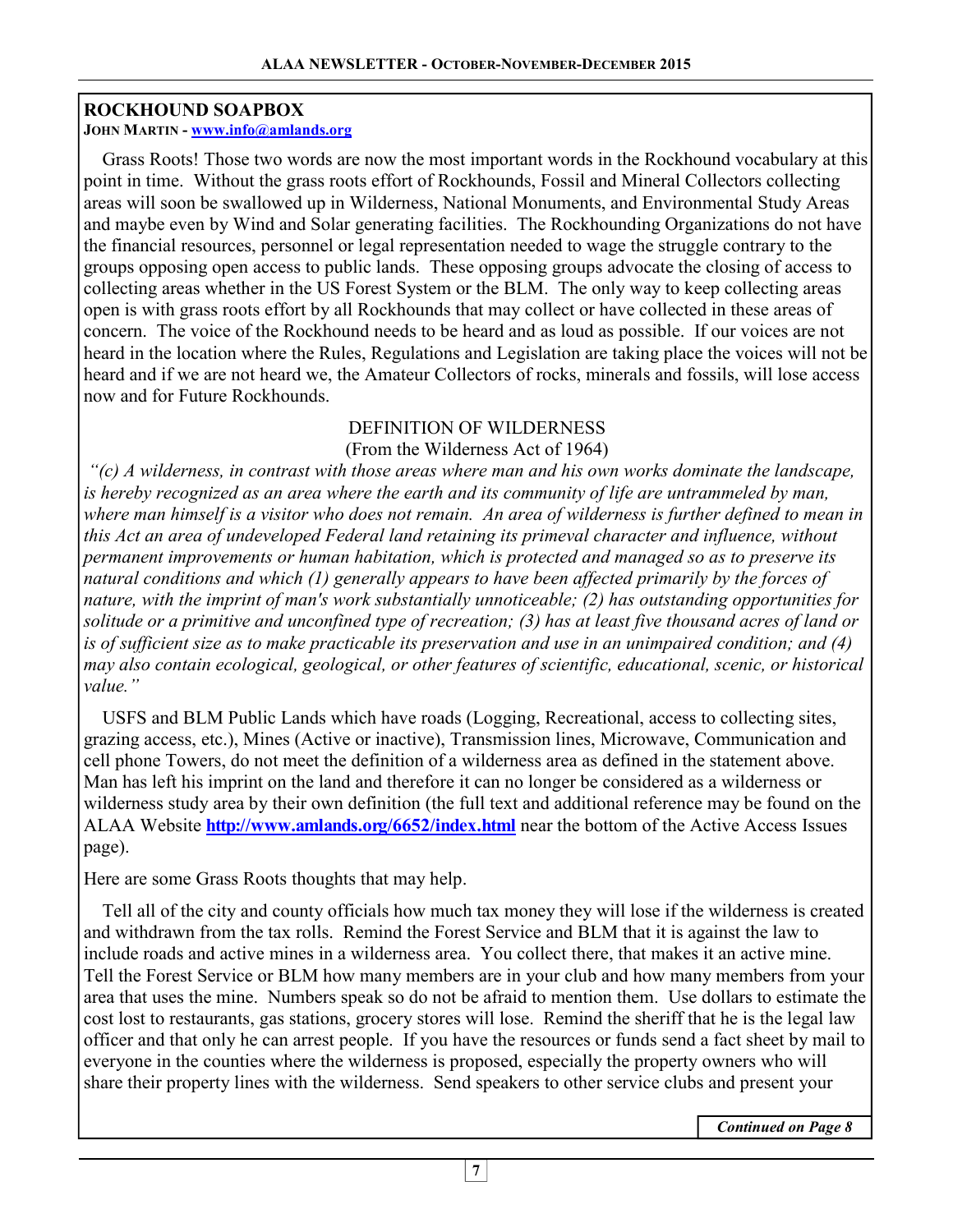#### *"Rockhound Soapbox" - Continued from Page 7*

view. Have a booth or table set up at other public events or gatherings like your Rock Show and hand out your information. Get other organizations involved. Remind your club members that if they do not do it then who will. And when a Closure Activist says that 'studies show that . . .' call their bluff and demand that they show proof of that study, and do not ever let them off the hook. They made the statement now make them prove it.

 Within the Rockhound Community the American Federation has the Conservation and Legislation Committee; afmsclc@antelecom.net Regional Federations may have a Public Lands Advisory Committee (PLAC) and the American Lands Access Association (ALAA) info@amlands.org www.amlands.org all may be able to assist you in making your voices be heard. No matter how one looks at it, saving your collecting areas for future Rockhounds will require a well-organized Grass Roots effort.

### **"HAPPY ROCKHOUNDING AND ENJOY YOUR PUBLIC LANDS"**

#### *"Rockhounding on Rivers" - Continued from Page 5*

 The state does not actually own the river, but holds it in trust for the public for navigation, recreation, and fisheries. The state is obligated to preserve the river for these public benefits.

### See more at: **http://www.nationalrivers.org**.

If you want to avoid the risk of any kind of confrontation, obtain permission from the landowner. Otherwise, should you encounter an angry landowner or an officer of the law, remember to keep cool and be polite. Do not argue with either because it will only end up being bad for you. And always remember the AFMS Code of Ethics when you are out and about.

# **MEMBERSHIP**

#### **BY- RUTH HIDALGO**

 I look forward to serving as your new Membership Chair. A very big THANK YOU to Cheri George for her service as your Membership Chair and for providing me with everything I need to serve you in a well-organized format.

 An avid self-collector and outdoor enthusiast, I am thrilled to be part of an organization that is committed to protecting access to our collecting spots on public lands.

 Green Energy policies pose a relatively new threat to access to our public lands. Huge solar and wind farms are being built at a record pace with little or no consideration to the loss of recreational access to those areas. Such projects are also creating a push for more protection via wilderness or monument designations, leaving little consideration to the loss of recreational use. Membership dues help ensure we have an organization focused on the issues that threaten Rockhounding specifically. Please be sure to pass the word along to your clubs and fellow Rockhounds. Membership Applications can be found at **www.amlands.org**.

#### *"We Spoke" - Continued from Page 2*

 A very big Thank You to ALAA for recognizing the significant impact the DRECP has on recreational access in the Southern California Deserts and for providing the resources and tools for Rockhounds to have made an impact on the Final Draft.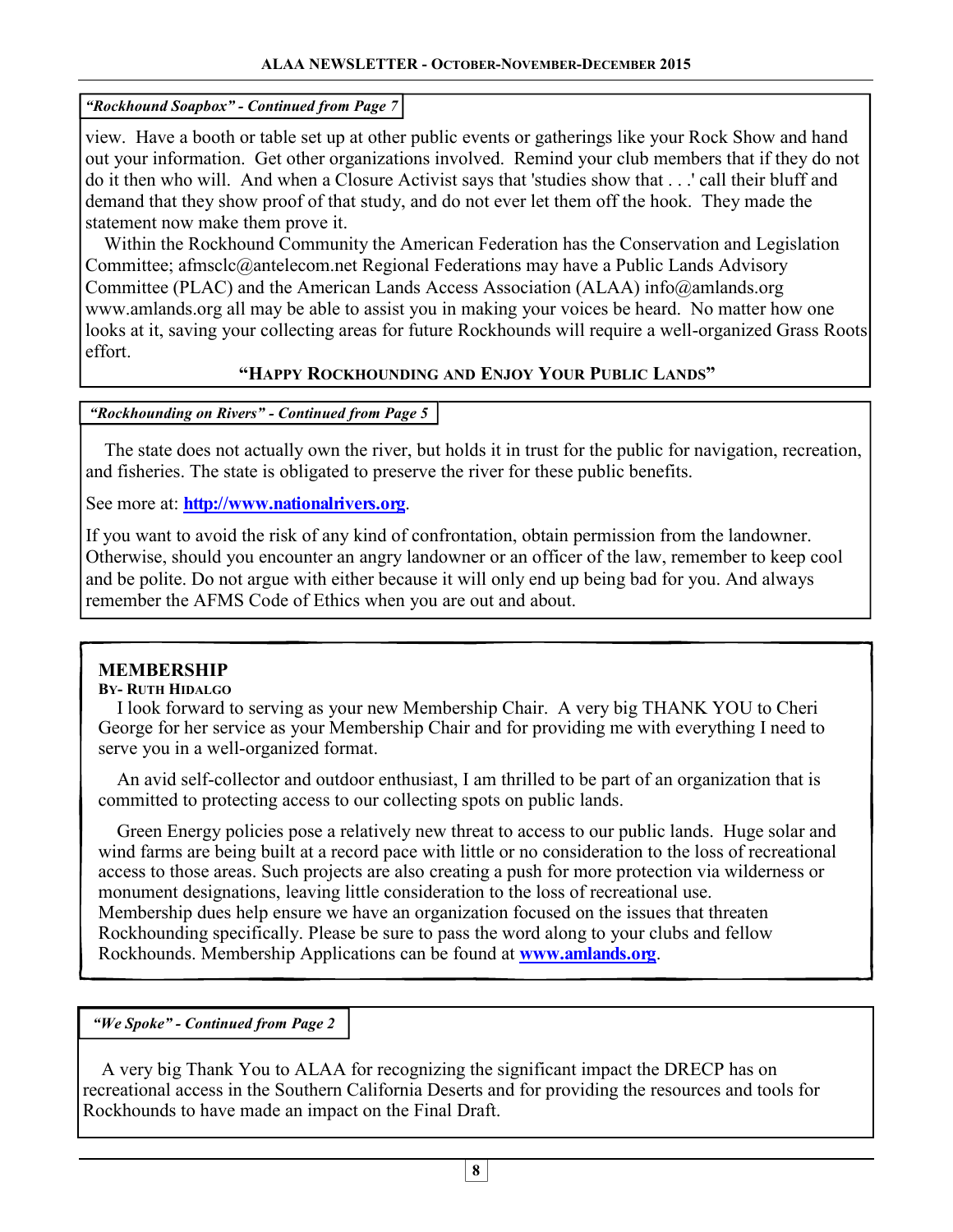#### Good Morning;

 I know this is too late for the 3rd Quarter Newsletter, but would you keep it for the next issue. This is the best example of why rockhounds and off roaders MUST get involved in Forest or BLM Plan Revisions I've seen. In this instance, it's about New Mexico, but will work anywhere.

 Somehow, we must get rockhounds involved. I hope this explanation will give them an incentive. Shirley Leeson

# **CARSON NATIONAL FOREST STARTS SCOPING FOR FOREST PLAN REVISION ACCESS ALERT**

#### **FROM NEW MEXICO OFF HIGHWAY VEHICLE ALLIANCE (NMOHVA)**

### **What is This? And, Why Should I Care?**

 The Carson National Forest is about a year into the four-year process of revising their Forest Plan. To this point, all of the input gathered from the public and "work" completed has been in preparation for the actual NEPA process necessary to revise a Forest Plan. The Notice of Intent (NOI) published on 10/7/15 officially starts the formal NEPA process that will result in a revised Forest Plan.

### **What Does a Forest Plan do?**

 The Forest Plan does not, itself, create any new "action" on the part of the Forest Service or authorize any specific change in use. The Forest Plan provides "broad guidance" for planning any specific future projects, actions, or activities. This revised Forest Plan will include all six Districts of the Carson National Forest: Camino Real, Canjilon, El Rito, Jicarilla, Questa, and Tres Piedras,

### **Why is the Forest Plan Important?**

 Federal regulations require all Forest projects and activities to be consistent with the Forest Plan. If a proposed project is not consistent with the plan, the project cannot proceed as proposed unless the Plan is amended so that the project is consistent with the Plan. As example, new motorized routes cannot be approved unless the Forest Plan describes a need for additional motorized routes or meeting motorized recreation needs. That is why a Forest Plan is so important even though it doesn't take cause any action itself.

### **What is "Scoping"?**

 "Scoping" is the first phase of the NEPA process for revising a Forest Plan. Written comments received by the Forest Service during this phase should be used to identify any additional needs for change to the existing plan, further develop the proposed action (the first revision of the revised plan), and identify "significant issues".

### **Why is Scoping Important?**

 The "significant issues" are used to develop the alternatives that will be considered in the Environmental Impact Statement (EIS). The EIS is the 2nd major step in the NEPA process. Here is very quick example to help explain why the significant issues and alternatives are so important:

 If there no scoping comments identifying a lack of quality motorized trails (an "issue"), none of the alternatives will include a statement such as "Objective: Provide additional motorized trails to meet the growing use by the public." If there are no alternatives with this objective defined, the Forest Plan has zero chance of including this in the Final version. If the Final Forest Plan has no objective supporting additional motorized trails, the Forest Service will respond to any future requests for motorized trails with, "Additional motorized trails aren't consistent with the Forest Plan."

 Naturally, this is a very simplistic example but it shows why having the right "issues" identified is so important at the beginning of this process. Issues identified NOW lead directly to alternatives. Anything not in an alternative has no chance of being in the Final Plan. If something is not in the Final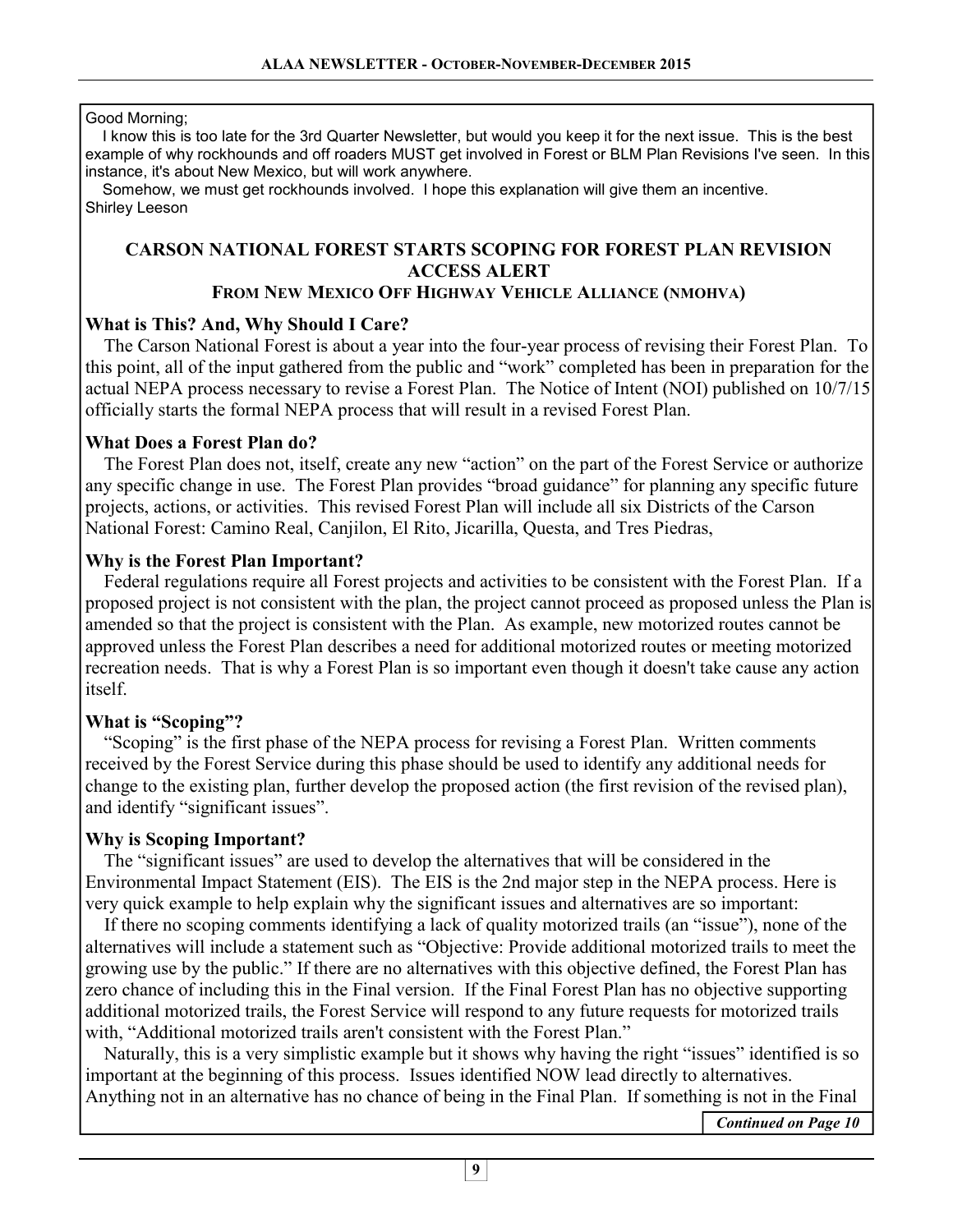#### *"Forest Plan Revision" - Continued from Page 9*

Plan, it has very little chance of ever being considered for implementation. It also illustrates why we need to be "thinking ahead" when we identify "issues" for the planning process. If we think we will want/need additional motorized recreation in the coming 15-20 years, we need to identify that "need" as an "issue" now!

#### **How do Scoping Comments Have to be Written?**

 The good news is that there is no required format. The most effective Scoping comments are those that help identify issues that we want the Forest Service to address in the new Forest Plan. And you do not necessarily have to suggest solutions to the problem (that is what the Forest Service are supposed to develop during analysis). Here are some examples of "Significant Issues" to get you started thinking:

 Travel Management has reduced the amount of roads and trails available to the public for motorized recreation. This will contribute to crowding on the trails as motorized recreation continues to grow. The Forest needs more trails open to meet this growing need. The Carson National Forest's Assessment identified that it is not meeting the need for motorized trail opportunities.

 Forest budgets are shrinking, putting trail maintenance at risk. The Forest doesn't have an adequate plan for how it will utilize public/volunteer labor and resources to create and maintain motorized trails.

 Non-motorized users have been successful in reducing motorized opportunities by claiming "conflict" with motorized users. The Forest needs to develop a plan for how it is going to educate other users and properly set user expectations in shared use environments.

### **Where Do We Send the Comments?**

 E-mail comments should be sent to: **carsonplan@fs.fed.us** Letters should be mailed to: Carson National Forest Forest Plan Revision 208 Cruz Alta, Taos, NM 87571

#### **When are the Comments Due?**

 Your Scoping comments are due by November 20th. This date is roaring up on us! Start working on your comments now!

### **Where can I find more information?**

The website that contains all of the information that the Forest Service has released so far during this process is at: **http://www.fs.usda.gov/detail/carson/landmanagement/planning/?cid=stelprdb5443166** 

### **What Happens Next?**

 The Forest Service will read the Scoping comments, identify issues, create alternatives, and issue a draft EIS. NMOHVA will continue to monitor the process and give you a "heads-up" when you can comment on the draft EIS.

### **Didn't We Just See Another One of These?**

 Yes, all FIVE of the National Forests in New Mexico are in the process of revising their Plans. The Cibola is the farthest along. They started their Scoping in February of this year. The Carson and Santa Fe are currently at about the same place in the process. We sent out a similar Access Alert for the Santa Fe this past week. The Gila and Lincoln are just starting the Assessment Phase of the process and are about a year behind the Santa Fe and Carson.

 Having all five Forests revising their Plans can be confusing and is certainly a little daunting. Can we stay focused and "on-point" during these long processes? We must...our future motorized recreation DEPENDS on it!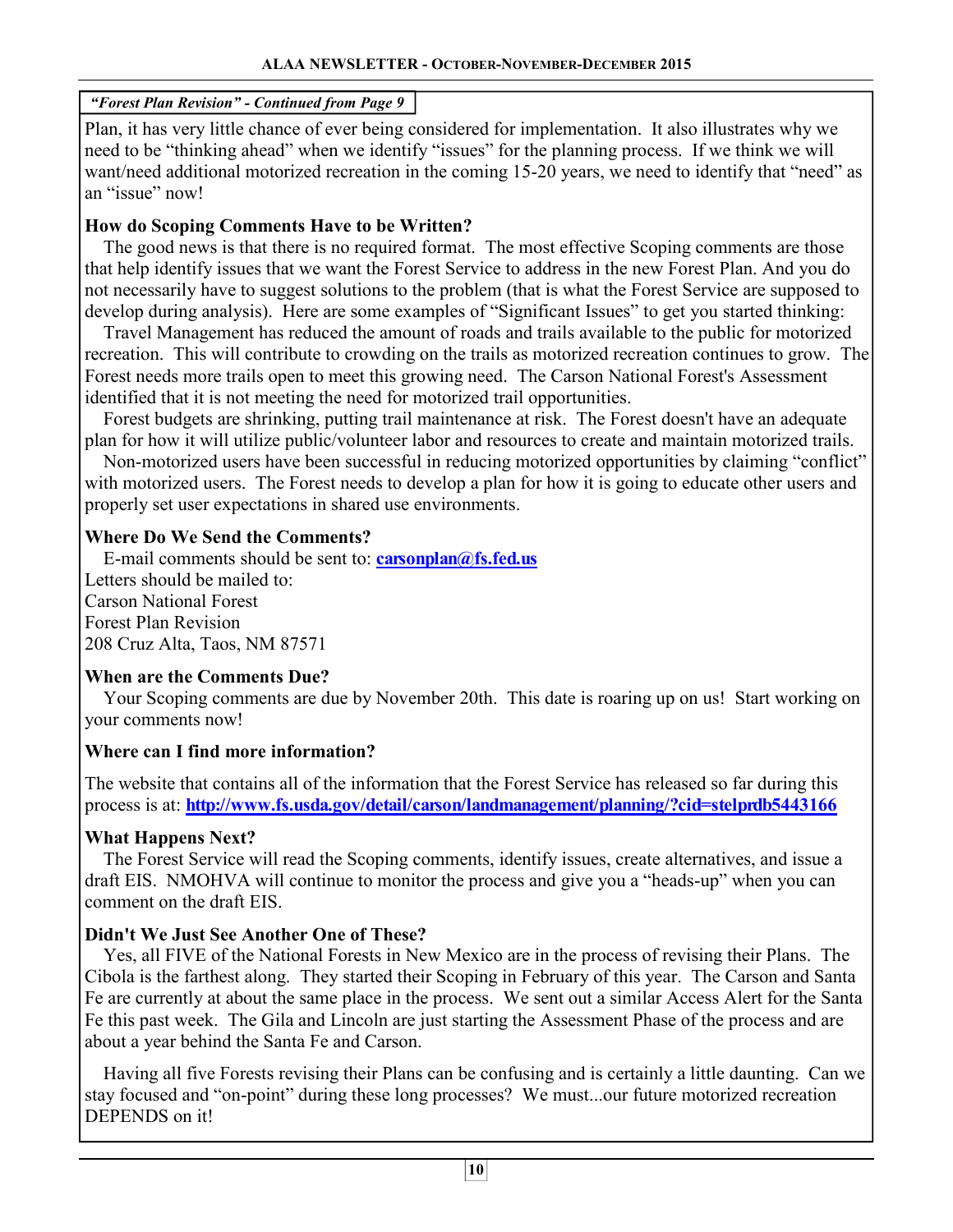#### **WOBBLING OUT OF WASHINGTON LARRY E. SMITH - EXECUTIVE DIRECTOR AMERICANS FOR RESPONSIBLE RECREATIONAL ACCESS (ARRA)**

 On the last day of the 1st session of the 114th Congress, there was a mad dash by most members to get out of town for the holidays. But leading up to that very last day, the pace was more like a wobble because those final days of the session had a cliffhanger feel as the House and Senate grappled with approving an omnibus appropriations measure for FY 2016.

 In the end, they got the job done. Here are some takeaways from the spending bill that I would like to share with you.

 **LWCF Renewal** - The Land and Water Conservation Fund (LWCF) got a new three-year lease on life with a couple of policy changes included in the reauthorization. The use of eminent domain to secure new lands will no longer be permitted and funds will now be allocated at a state/federal split of 50-50. The funding level was set at \$450 million. Rep. Rob Bishop (R-UT), Chairman of the House Natural Resources Committee, vows that he will continue to work on a major restructuring of the fund, but for advocates of the program, knowing that they have at least three years of certainty is good news.

 **Wildfire Suppression** - Congress provided a \$593 million boost in wildfire funding over what the government had spent previously. This infusion of additional funds will likely alleviate the need for the land agencies to reprogram funds in 2016 to cover the unexpected costs of fighting wildfires. This funding increase provides a bridge until Congress can work on a more extensive restructuring on how it provides funds to the Bureau of Land Management and the U. S. Forest Service for the containment of wildfires. This increase is welcome news, but a long term solution is still necessary and one we hope the Congress will address in coming days.

 **Sage Grouse Habitat** - The spending bill earmarked \$60 million for the Bureau of Land Management to be used to conserve sage grouse habitat. Funds can be used to remove juniper trees, prescribed burns as well as the eradication of invasive weeds, all designed to improve sage grouse habitat. This is a substantial increase over previous years.

 **National Park Service** - The Park Service received an appropriation of \$2.9 billion. This is a \$237 million increase over 2015 funding and part of this increase is to be used towards the Park Service's huge maintenance backlog, something that ARRA has been very concerned about.

**Bureau of Land Management** - The Bureau will receive an appropriation of \$1.2 billion, a \$117 million increase over 2015 funding levels. The \$60 million earmarked for sage grouse habitat comes out of the \$117 million increase.

**U. S. Forest Service** - The Forest Service will receive a \$1.5 billion appropriation, a \$69 million increase over 2015.

 Pulling together an omnibus spending bill is a complicated, unwieldy process that no one likes. The stated goal of the Republican leadership for 2016 is to pass 12 separate appropriations measures, a process far preferable than the omnibus approach. Doing the separate measures requires a far more disciplined approach than the Congress has been able to muster in recent years. It would certainly be an improvement in legislating and we are hoping they can make this goal reality!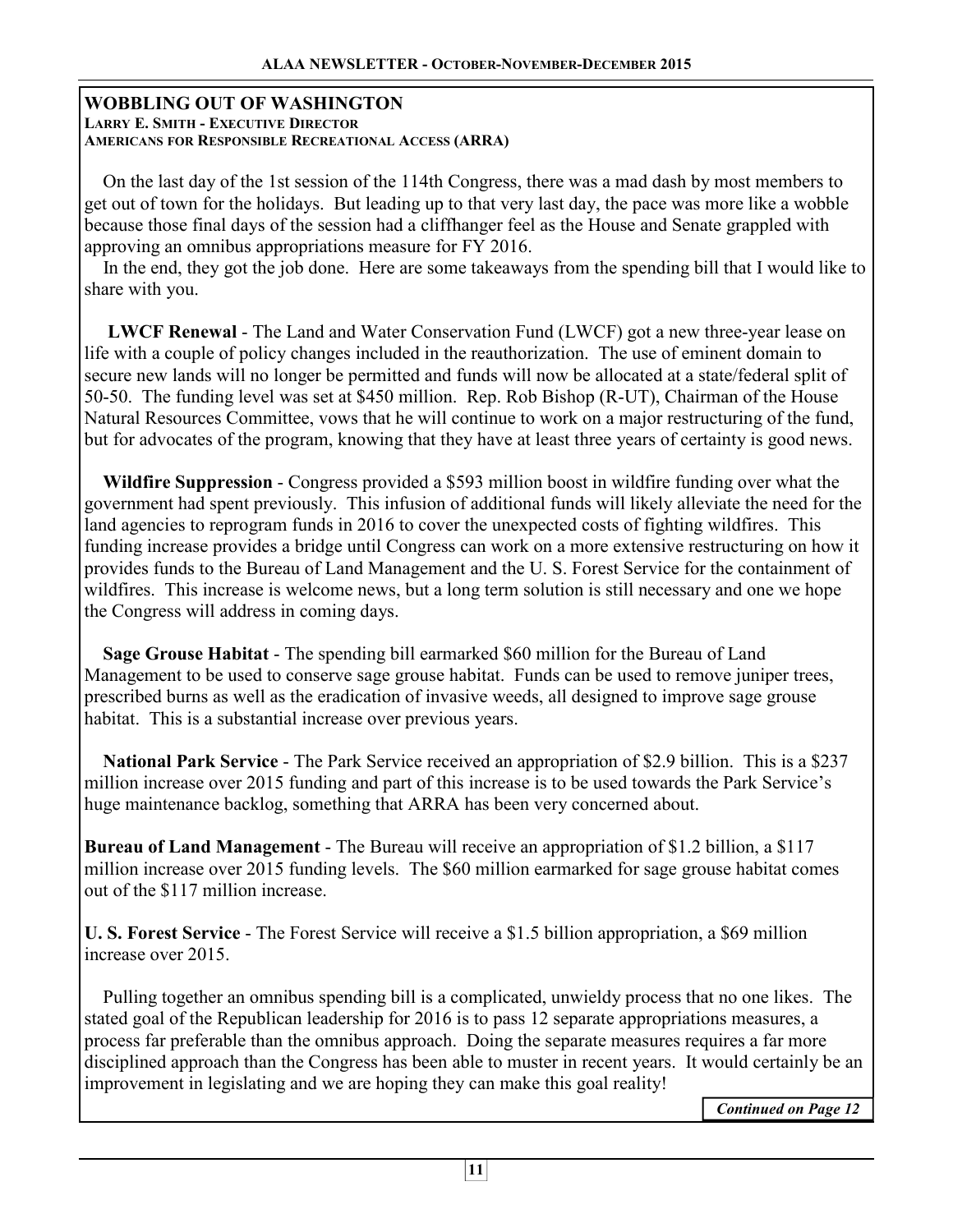*"Wobbling" - Continued from Page 11* 

## **2016**

 2016 is going to be quite a year. First, it will be President Obama's final year in office. We expect that national monument declarations will continue to be front and center on his public lands' agenda. We continue to have grave concerns over the power of the presidential pen when establishing usage policies for our public lands. Too often theses directives affect hundreds of thousands if not millions of acres of federal lands with little or no public input by those citizens living in the vicinity of the newly designated monuments.

 Second, the entire election cycle will dominate the congressional agenda as well as the congressional schedule. While there will be many votes on controversial issues, the likelihood of major policy reforms being enacted into law is slim at best. We will be looking for small victories here and there while also realizing that we are going to have to wait for the results of the 2016 elections before we can gauge what to expect in terms of policy directions for keeping our access to federal lands.

 Finally, in mid-December we sent out an alert about the 2016 Free-Fee Days on Federal Lands. This is a very good way to save money and to enjoy our public lands all at the same time. Click here if you would like to see what is available for free!

Happy New Year!

**Editor's Note: We are members of CORVA (California Off Rod Vehicle Association), and as such, we are indirectly members of ARRA.** 

#### **FREE ADMISSION TO NATIONAL PARKS FOR 16 DAYS IN 2016 DECEMBER 2, 2015 BY DESERTUSA - NEWSBLOG**

WASHINGTON - The National Park Service turns 100 years old in 2016 and wants everyone to celebrate! All national parks, including Joshua Tree National Park, will *waive entrance fees* on 16 special days in 2016.

The 16 entrance fee-free days for 2016 will be:

January 18 -------- Martin Luther King, Jr. Day

April 16-24 ------- National Park Week

August 25-28 ----- National Park Service Birthday Weekend

September 24 ----- National Public Lands Day

November 11 ----- Veterans Day

 Superintendent, David Smith said, "We are committed to ensuring that all Americans have a chance to enjoy their National Parks, regardless of ability to pay. We recognize that entry fees can be a barrier to some of our park users and are pleased that we have been allowed some flexibility in regularly suspending entry fees."

 Joshua Tree National Park usually has an entrance fee of \$20 per car. The entrance fee waiver does not cover campsite fees, Key's Ranch Tours or special use events. Annual passes for Joshua Tree are \$30 per car and provide a full year of park access.

 While the 2015 numbers have not been released yet, Joshua Tree National Park had 1.6 million visitors in 2014. Those visitors spent \$74 million dollars in local communities and helped to support 1,030 jobs. Source: NPS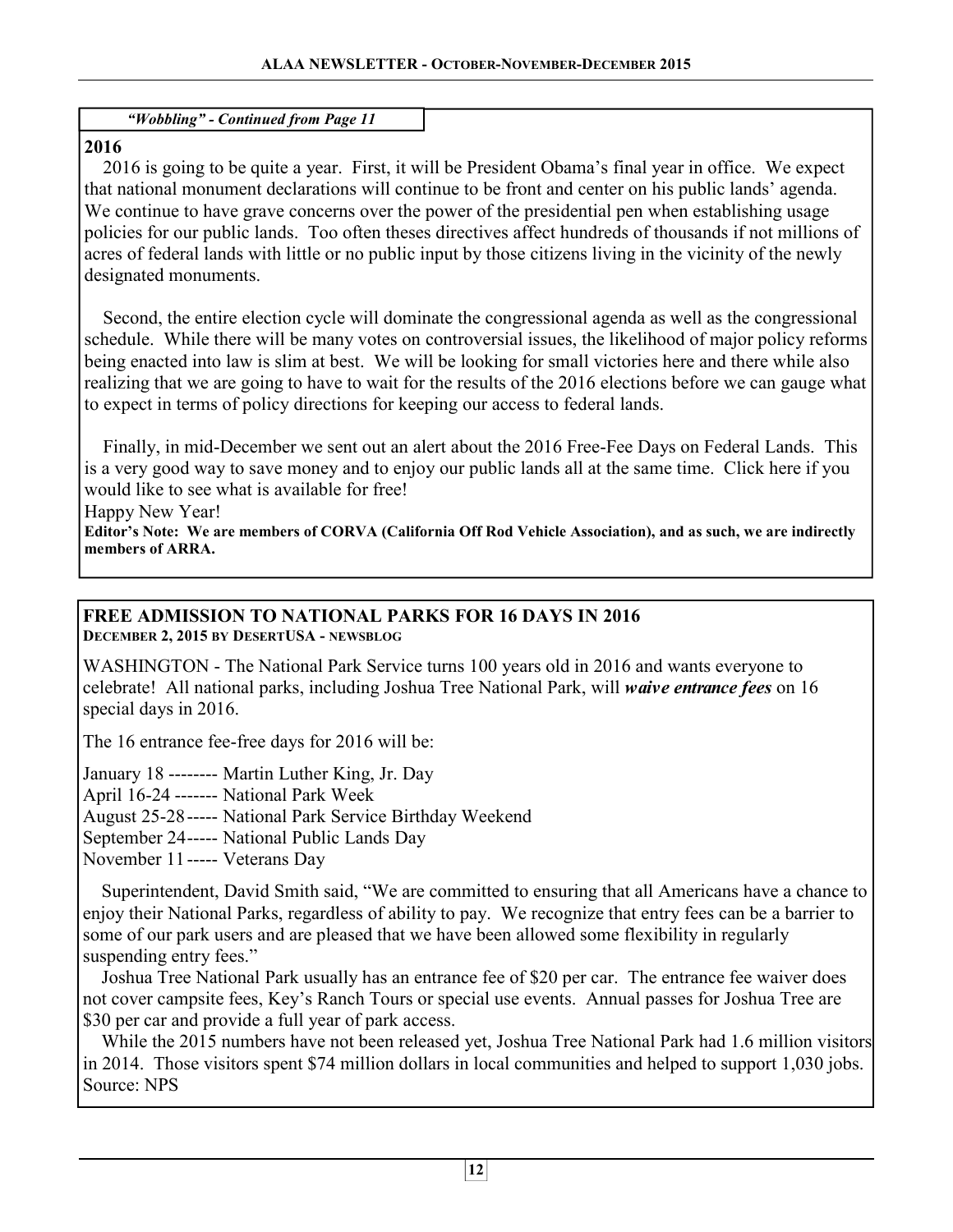#### **AMERICAN LANDS ACCESS ASSOCIATION, INC. 2016 OFFICERS & DIRECTORS & REPRESENTATIVES**

# **OFFICERS**

#### **PRESIDENT**

DOUG TRUE 2622 Broadway Ave Billings MT 59102 **president@amlands.org** 

#### **VICE-PRESIDENT**

LAUREN WILLIAMS 957 E Elva St Idaho Falls ID 83401 **vice\_president@amlands.org** 

#### **SECRETARY**

SUSY MARTIN PO Box 900279 Palmdale CA 93590 **secretary@amlands.org**

#### **TREASURER**

FRANK MULLANEY PO Box 54398 San Jose CA 95154 **treasurer@amlands.org** 

#### **MEMBERSHIP**

RUTH HIDALGO 2514 W Avenue O Palmdale CA 93551 **membership@amlands.org** 

Dee Holland, Registered Agent, Idaho **agent@amlands.org** 

John Martin, Webmaster **webmaster@amlands.org** 

Tom Burchard, Newsletter Editor **editor@amlands.org**

Marion Roberts, California **mroberts@amlands.org** 

#### **THREE YEAR TERMS:**

**DIRECTORS** 

**PERMANENT DIRECTORS:** 

Tom Noe, Midwest **tom\_noe@amlands.org** Amy Granat, California **amy.granat@amlands.org**

Northwest - **OPEN** Evan Day, Northwest

**TWO YEAR TERMS:** 

**evan\_day@amlands.org**

#### Shirley Leeson, California **shirleyleeson@amlands.org**

**ONE YEAR TERM:** 

Dr. Bob Carlson, Rocky Mountains **dr.bob@amlands.org** 

Hidemi Kira, Northwest **hidemi.kira@amlands.org**

John Wright, Southeast **john\_wright@amlands.org**

#### **CURRENT ALAA STATE REPRESENTATIVES**

Contact information for Representatives can be found at

**www.amlands.org**

| ALAA FACEBOOK ……… Ronna Watkins         | NEW MEXICO ················· Dr. Bob Carlson |
|-----------------------------------------|----------------------------------------------|
| <b>FACEBOOK ASSISTANT  Ruth Hidalgo</b> | <b>NORTH CAROLINA ······· Carl Talbott</b>   |
| PUBLIC LANDS ADVISORS  OPEN             |                                              |
|                                         | OKI AHOMA Dichard Jacques                    |

#### **CALIFORNIA**

| Central …………………… Marion Roberts   |  |
|-----------------------------------|--|
| Central Coast ………………… Bill Spence |  |
| Southern Desert ………… Ruth Hidalgo |  |

#### **IDAHO**

| MISSISSIPPI ··························· John Wright |  |
|-----------------------------------------------------|--|
| MONTANA  Doug True                                  |  |
| NEBRASKA ·························· Susy McMahan    |  |
| NEVADA ························· Norvie Enns        |  |

|                                                       | 10111100 |
|-------------------------------------------------------|----------|
| OREGON                                                |          |
|                                                       |          |
| PENNSYLVANIA ············ Scott Peters                |          |
| <b>SOUTH DAKOTA ············ OPEN</b>                 |          |
| TEXAS  OPEN                                           |          |
|                                                       |          |
| WASHINGTON                                            |          |
| Central ································ Andy Johnson |          |
|                                                       |          |
|                                                       |          |

**AMBASSADOR ·············· Shirley Leeson**